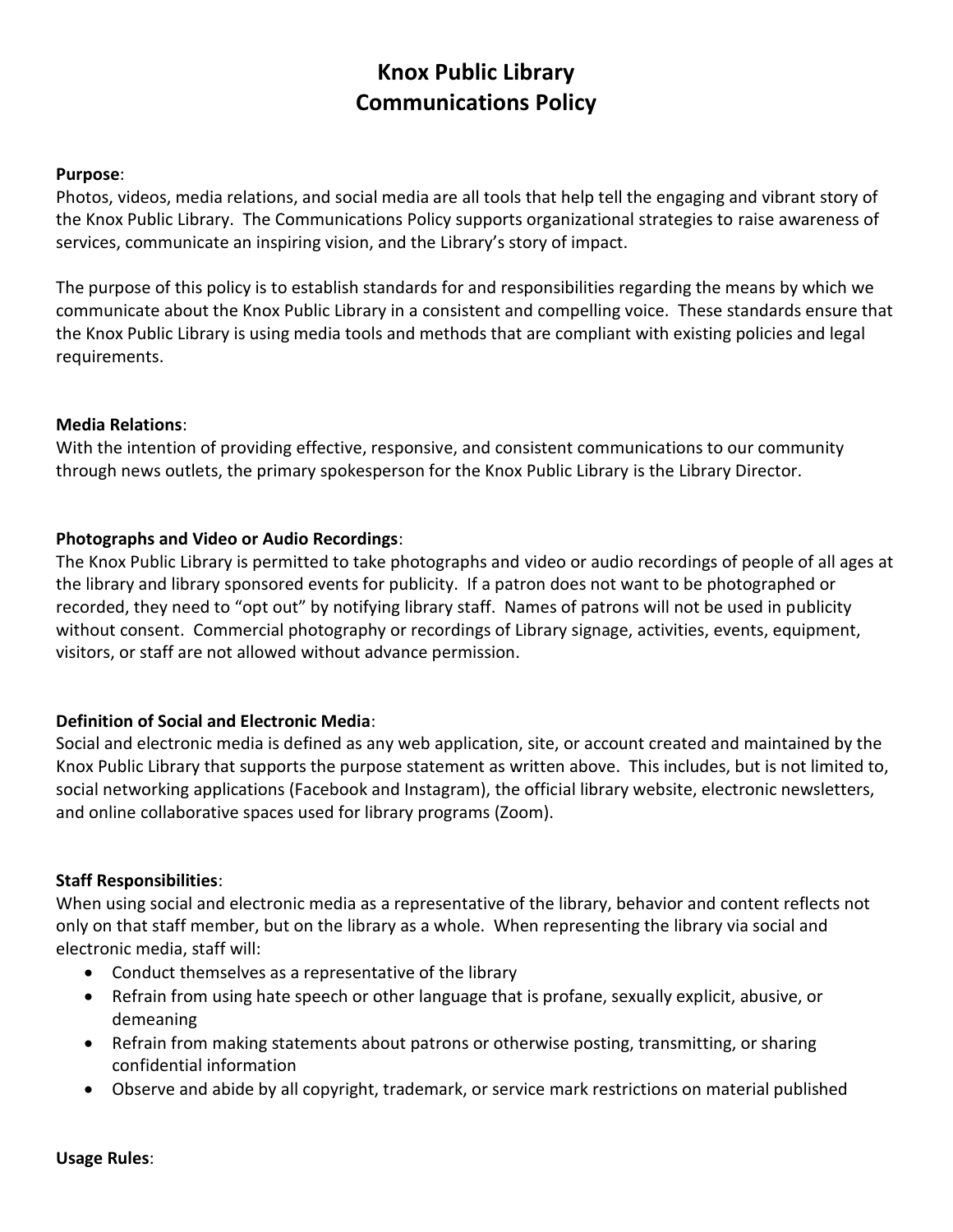As the needs of the library and community change, we continue to adapt our use of electronic resources and social media. However, our online spaces are to be considered an extension of the library, and as such require users to adhere to the Library Behavior Policy. By choosing to interact within the online spaces affiliated with the library, public users agree to abide by the Library Behavior Policy. The Library retains the discretion to remove any comments or other content that violates the Library Behavior Policy for reasons including, but not limited to:

- Profane or sexually explicit content
- Hate speech or other language or behavior that is threatening or abusive to others
- Discussion of unlawful activity
- Private or personal information, such as address and phone number, or the solicitation of said personal information
- Potentially libelous statements
- Falsification of identity
- Copyrighted, trademarked, or plagiarized material
- Comments, links, or information unrelated to the purpose of the space
- Duplicated posts by the same user
- Spam posts

Persons who repeatedly violate the Library Behavior Policy may be banned or barred from posting in the online library spaces. The library has no affiliation with or control over any advertisers or other materials posted by third party sites of software. The library does not collect, maintain, or otherwise use the personal information stored on any third party sites in any way, other than to communicate with users of those sites.

## **Appeals Process**:

Persons who have had their posts deleted or their presence banned from any of the library's social or electronic media spaces may submit an appeal request to the Director. The appeal must include an explanation as to why their content does not violate this Media Policy. Upon receipt, the appeal will be reviewed by the Director and a response will be provided within 10 business days. The Director may confer with library staff, board members, and legal counsel before responding.

## **Personal Accounts of Staff Members**:

The Library recognizes the right of staff members to use social and electronic media for personal use on their own time. However, staff members must comply with the following policies:

- Good judgement should be used when making public statements, even when making private statements, be aware that privacy on social and electronic media has the potential to be breeched. These statements are a reflection on the Library.
- The Library may monitor publicly visible comments or discussions, and staff may be asked to modify content deemed to be inappropriate or in violation of this policy. Refusal to do so may result in disciplinary action.
- Specific behaviors on social and electronic media may result in disciplinary action, including but not limited to:
	- o Knowingly making false or misleading statements to harm the Library's reputation or that of its staff members
	- o Disclosing confidential or legally privileged information related to any person, including photographic or drawn images
	- o Making discriminatory or harassing comments